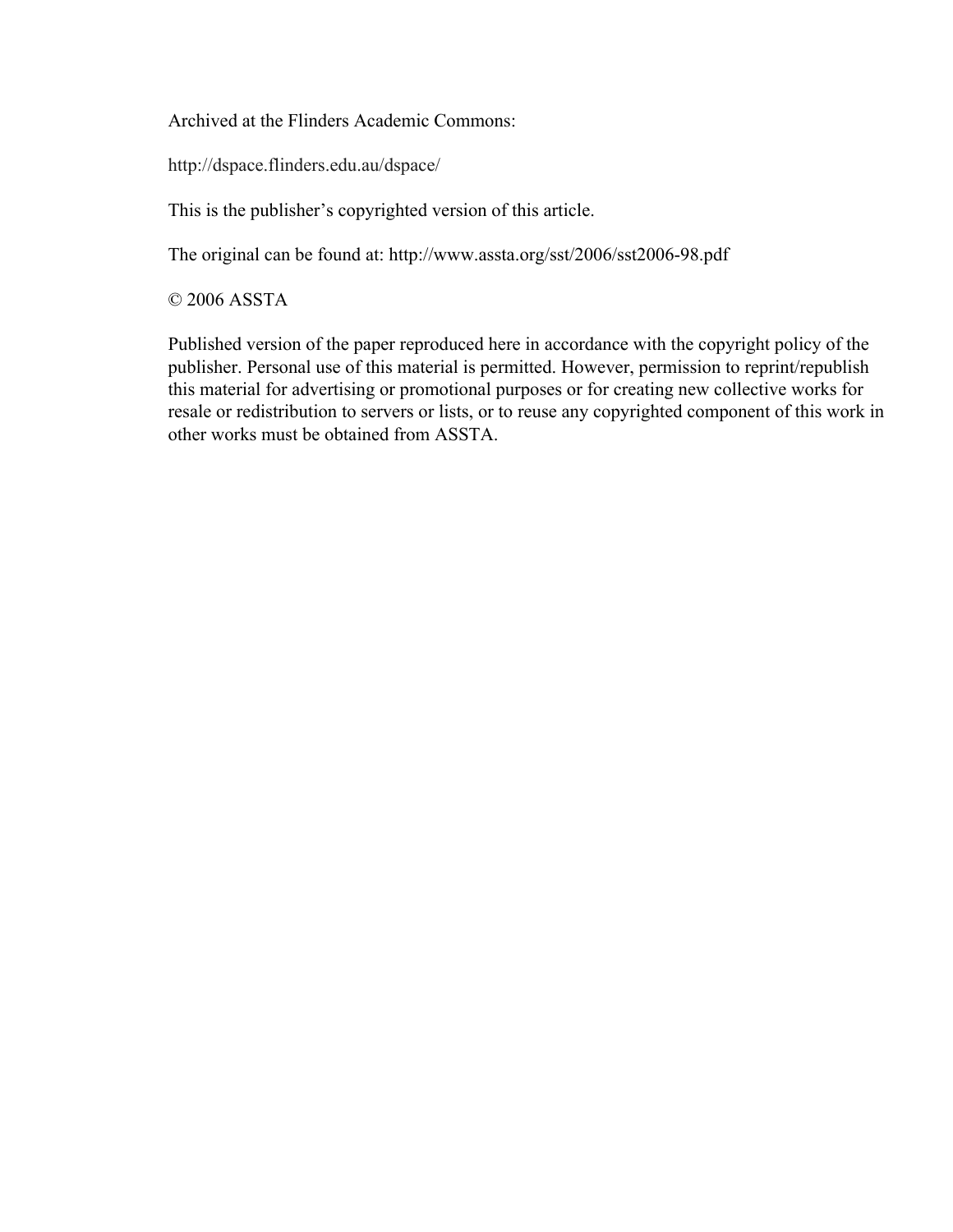# **Articulatory variability of intervocalic stop articulation in Bininj Gun-Wok**

Hywel Stoakes<sup>1</sup>, Janet Fletcher<sup>1</sup>, and Andrew Butcher<sup>2</sup>

<sup>1</sup>School of Languages and Linguistics, The University of Melbourne,  $2$  Department of Speech Pathology and Audiology, Flinders University, Adelaide, Australia. hstoakes@unimelb.edu.au; janetf@unimelb.edu.au

andy.butcher@flinders.edu.au

# **Abstract**

The phonetic correlates of intervocalic stop articulations were investigated in a northern Australian Language, Bininj Gun-Wok. Closure duration, VOT, and intraoral pressure were measured. Results indicate that although the contrast is chiefly cued by duration differences, there are clear differences in intra-oral pressure, suggesting a more complex contrast than one based on duration alone.

# **1. Introduction**

Australian languages generally have a single phonological stop series that does not contrast for voicing or length. This is considered typologically unusual when compared with other languages of the world. There are a small number of Australian languages however, that have a phonological contrast in the oral stop series, which is seemingly based on either duration or voicing. One such language is Bininj Gun-Wok, a dialect chain, spoken in Western Arnhem Land (Baker, 1999, Evans, 2003, Butcher, 2004).

|                  | Peripheral |       | Apico-   |                  |                           |   |
|------------------|------------|-------|----------|------------------|---------------------------|---|
|                  |            |       | Alveolar | Retroflex        | Lamino Glottal<br>Palatal |   |
|                  | Bilab.     | Velar |          |                  |                           |   |
| Lenis Oral Stop  | p          | k     |          |                  | $\mathbf{c}$              | ? |
| Fortis Oral Stop | p:         | k:    | t:       | t                | C <sub>i</sub>            |   |
| Nasal Stop       | m          | ŋ     | n        | η.               | Jı                        |   |
| Lateral          |            |       |          |                  |                           |   |
| Rhotic           |            |       | r        | 1 <sub>(1)</sub> |                           |   |
| Glide            | W          |       |          |                  |                           |   |

*Table 1* Bininj Gun-Wok: consonant phoneme inventory (modified from Evans (2003)).

The phonemic inventory of Bininj Gun-Wok (see Table 1. after Evans 2003) has paired oral and nasal stops at five places of articulation. The "*fortis*" oral stop and the glottal stop have a restricted distribution with the former only appearing in a word medial intervocalic position and the glottal stop in a syllable final position.

# **2. Previous studies**

The phonological labels *lenis* and *fortis* have been traditionally used to describe the contrasting short and long oral stops found in these few Australian languages (see Heath, 1978, Jaeger, 1983, Merlan, 1983). The *lenis/fortis* categorization is not particularly productive, however, as phonetic correlates of the contrast have not yet been clearly identified or defined. Ladefoged and Maddieson, (1996) suggest that *fortis* is either an indicator of increased respiratory energy, or that *fortis* is an indicator of greater articulatory energy, relative to its *lenis* counterpart. They maintain that the use of increased respiratory energy is rare, occurring, for example in Korean stiff voice – where a heightened sub-glottal pressure accompanies the more constricted glottis and tenser walls of the vocal tract.

Butcher (2004) has surveyed the literature regarding a phonetic description of the phonological feature [±fortis] and proposes the following summary:

> 1. [ $\pm$ fortis] is a comparatively rare feature – either airstream or articulatory – with a single underlying phonetic parameter of physical effort.

> 2. [±fortis] is a laryngeal and an articulatory stricture feature with underlying parameters including peak glottal aperture *and* articulatory timing, but *separate from* voicing or aspiration.

> 3. [±fortis] is a laryngeal and articulatory stricture feature with underlying parameters including peak glottal aperture, articulatory timing, *and* voicing *and* aspiration. Some of these may be independently variable in some languages (Butcher, 2004: 4).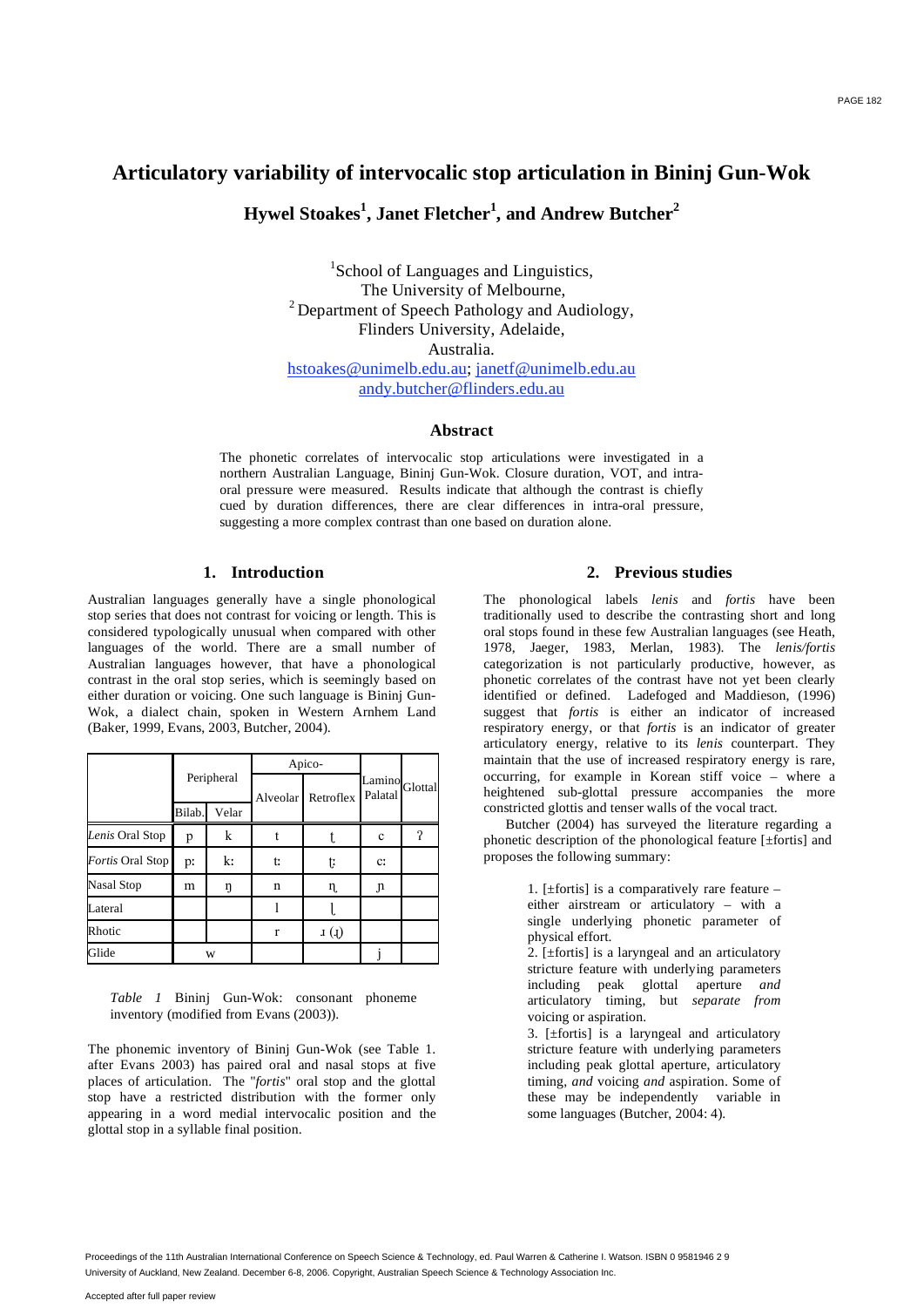The most frequent phonological description of the distinction in Australian languages is as a length opposition which does not account for amount of effort expended. Evans (2003) in his description of Bininj Gun-Wok, cites Butcher (1990), who found duration to be the only reliable phonetic correlate of the contrast across a selection of languages from the Gunwinyguan, Maningrida and Yolngu groups.

Butcher (1996) conducted a number of instrumental studies in various Australian languages, including Kunwinjku (Bininj Gun-Wok) which show that the most consistent cue to the contrast is the duration of the articulatory stricture, rather than the voice onset time (VOT) (Butcher, 1992, 1996, 2004). However Butcher (1996) notes that in some languages related to Bininj Gun-Wok (for example, Burarra), the *fortis* (long) stop requires the glottis to be abducted simultaneously with closure of the supraglottal articulators, and then adduction of the glottis has to be co-incident with the release of the articulators at the end of the closure phase. By contrast, in English *fortis* sounds require peak glottal opening to coincide with the moment of articulatory release creating aspiration.

Intra-oral pressure in Burrara is higher in *fortis* consonants and lower for the related *lenis* stops (Butcher, 1992). There are various ways that an intra-oral pressure opposition may be realised across languages. Either a particular target pressure for each contrasting stop is aimed for, maintained by either varying pulmonic pressure or glottal area. Or, glottal area and pulmonic pressure are equivalent in each of the contrasting phonemes, and the differences in intraoral pressure are due to differences in the closure duration (articulatory stricture). The *fortis* stop has longer to build up pressure than the *lenis* stop (due to the greater duration). However the pressure rises at twice the rate in *fortis* stops as it does in *lenis* stops regardless of stress position (Butcher 1992).

Butcher proposes two questions, which are as follows: '(1) Is the contrast in peak pressure controlled by lung volume decrement or by the degree of glottal aperture? (2) Is the gesture for the *lenis* sound a truncated or a re-scaled version of the gesture for the *fortis* sound?' (Butcher, 1992). Experimental work by Butcher has lead to the application of the label *fortis* vs. *lenis* to the phonological contrast in Gunwinyguan and Burarran languages*.* On the basis of these conclusions we have provisionally used these terms to describe the phonological status of the stop series contrast in Bininj Gun-Wok.

Evans and Merlan (2004) have examined the stop contrast in the related language Jarwoyn, using an extensive survey of previously published literature and some limited reanalysis of previously gathered acoustic data. Duration of closure is said to be the main phonetic correlate, but no firm claims are made as to any aerodynamic or articulatory differences.

The aim of the current study is to investigate possible phonetic correlates of the phonological stop contrast in Bininj Gun-wok using both acoustic and articulatory phonetic techniques.

# **3. Methods**

#### **3.1. Speakers and materials**

The data analyzed in this study were recorded during two field trips to Jabiru NT and Mamardawerre (July 2005, June and August 2006). Four speakers of Kunwinjku, a dialect of Bininj Gun-Wok, 2 female (HM and AB) and 2 male (BD and JD), were recorded during the first field trip. The speakers produced three repetitions of a set of 56 words containing intervocalic long and short consonants matched for vowel environment and prosodic position where possible. Each word pair contrasting lenis and fortis was embedded in a carrier phrase:

(1) **bobo** ngarri-yime. ' I say 'bobo'

## (2) Yun yime **bobo** yimen **djobbo.** 'don't say 'bobo' say 'djobbo'

The initial acoustic data consisted of tokens embedded in phrase (1) whereas the subsequent articulatory data consisted of tokens embedded within phrase the carrier phrase (2). Where possible, the words were prosodically controlled to be in a post-tonic (primary stressed) position, with an intonational pitch accent on the preceding vowel. Carrier phrase 2 allows a token to be measured in a stressed and unstressed position and compared if necessary. The measurements below only use the first embedded word of the pair in an effort to ensure a consistent placement of stress.

 All acoustic recordings were recorded, using a Sony ECM-MS957 Electret Condenser microphone and recorded onto a Marantz PMD690 Portable Flash recorder, as, uncompressed Broadcast WAV files at 48 kHz 16 bit (The highest setting the hardware would allow).

In the second field trip conducted by the first author both acoustic and articulatory recordings were made using a variety of techniques. Oral and nasal pressure and airflow was measured for a number of tokens recorded with an electroglottograph (EGG) channel which will not be examined in this paper. These data were recorded at Mamardawerre, an outstation of Kunbarlanja in Arnhem Land N.T. The articulatory recordings were made using Scicon airflow masks connected to a Dell Latitude D510 laptop running Windows XP and synchronized to an audio channel (11 kHz) with the *PCquirer* software (Scicon, 2003). The bilabial intra-oral pressure was measured using a 2mm diameter tube inserted just inside the speaker's lips. This then measures the changes in intra-oral pressure behind the lips by way of a transducer connected to computer. For the purposes of this paper results of a preliminary data analysis of the articulatory corpus will be presented. The intra-oral pressure and flow were measured for two words (a sub-minimal pair) containing intervocalic bilabial stops for three speakers

#### **3.2. Acoustic analysis.**

The files were labelled in Praat (Boersma and Weenink, 2006), and then the label files were converted into EMU (ESPS) format at the Phonetics Laboratory at The University of Melbourne. Formant tracking was done by EMU using the *Snack Pitch and Formant Tool* (Cassidy and Harrington, 2005) and hand corrected.

The files were labelled with 5 interval tiers: word, syllable, phonemic, phonetic, voicing tier and a vowel target point tier. The articulatory records were labelled and analysed in the computer program *PCQuirerX* (Scicon, 2006).

The measures include: the entire closure duration of the stop until the release of the articulators (see 1 at Figure 1). Voice onset time (VOT) the portion from the release of the articulators to the onset of regular voicing was measured (2 at

PAGE 183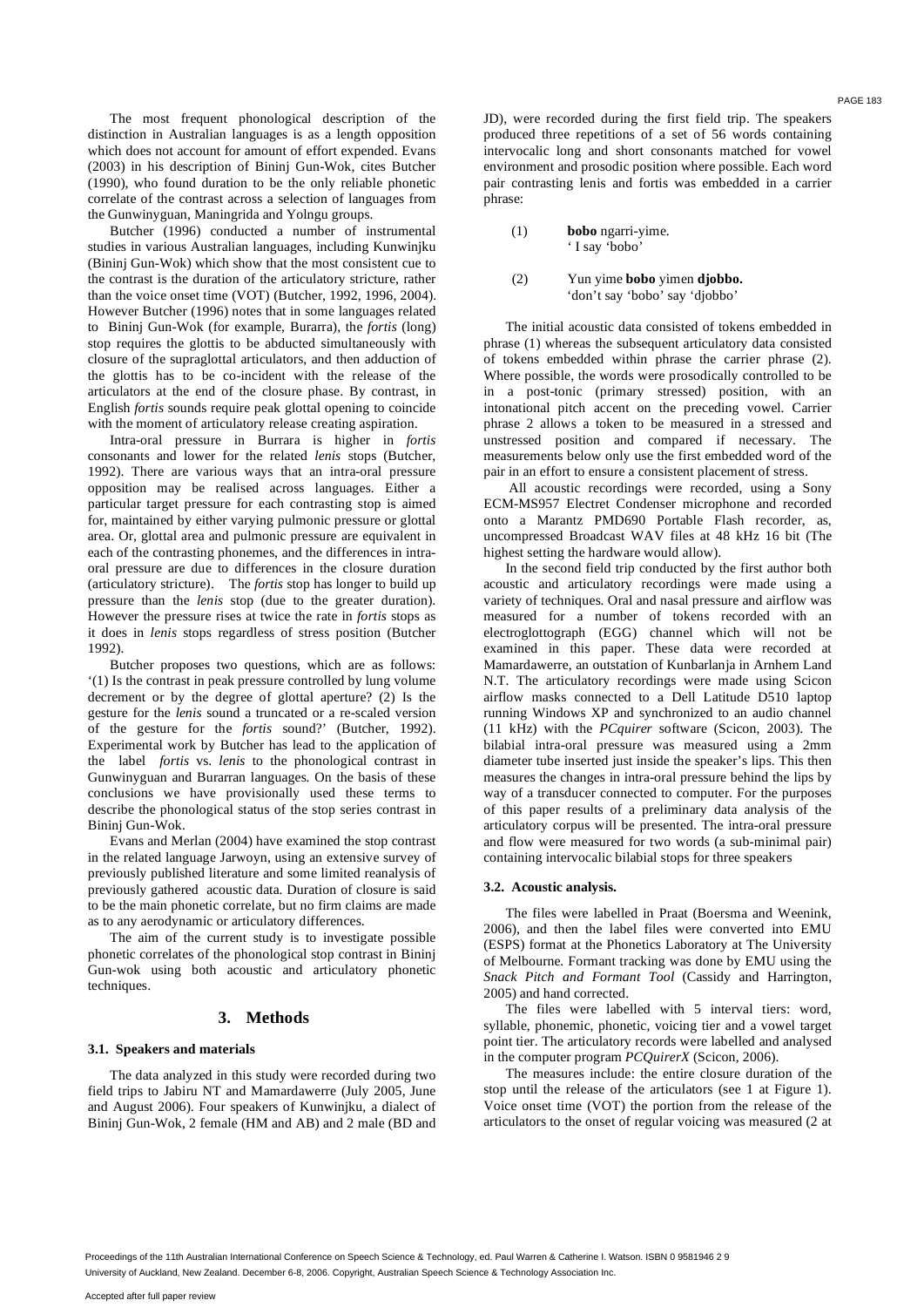Figure 1) along with Voice termination time (VTT), the period of time from the end of regular voicing and after the closure of the articulators (3 at Figure 1).



*Figure 1*. example of measurements

Statistical analysis was performed on all measured intervals using annotations within the EMU/R environment (R, 2006).

# **4. Results**

#### **4.1. Acoustic results**

Figure 2 compares overall consonant closure duration for the two phonological classes of bilabial stops (here labelled short and long) for two speakers.



*Figure 2.* Consonant duration (bilabial) comparing *lenis*(short) and *fortis* (long) consonants for two speakers

Mean duration of short/lenis stops were between 45 and 69 ms and 130 and 160 ms for long/*fortis* stops. This difference was significant for both speakers and this is impressionistically the case for other speakers (t=-18, df =287.8,  $p < 0.01$  for CM). Speaking rate was different for each speaker but was consistent within speaker. Previous analysis has show that these durational differences are the same for the other places of articulation

 Figure 3 shows the data for speaker AB sorted by place of articulation. The duration difference is clearly evident at each place of articulation. Subsequent data gathered restricts the analysis to the bilabial place of articulation allowing for pressure recording. This is more difficult to obtain for the other places of articulation.



*Figure 3.* Consonant duration separated by place of articulation for speaker AB

The voice onset time (VOT) is another measure of a phonetic difference between two voiceless stops . There is a measurable difference between the VOT of the durationally short stops vs. the VOT of the long stops. The diagram in figure 4 shows the VOT as measured for one speaker (CM) separated by long or short durations (there is similar patterning for other speakers). This excludes all of the coincident VOT values which are very common for the *lenis* stops.



*Figure 4.* VOT for speaker CM (bilabial stops)

VOT was not a consistent indicator of phonetic difference between the *lenis* and *fortis* series, although there is an observable difference between the two stops. A high degree of variation was observed in the *lenis*/*fortis* realizations and was dependant on place of articulation. The bilabial place of articulation has a short or coincident VOT but articulations that involve the tongue as the primary articulator had longer voice onset times. The short/lenis stop can be either voiced or voiceless with negative, positive or coincident VOT. By contrast, the long/*fortis* stop is invariably voiceless with a positive VOT, and for this reason VOT is not a reliable indicator of whether a stop can be classed as *lenis* or *fortis*.

The measured VTT for fortis/long and lenis/short stops was not significantly different in this corpus. It, was usually

PAGE 184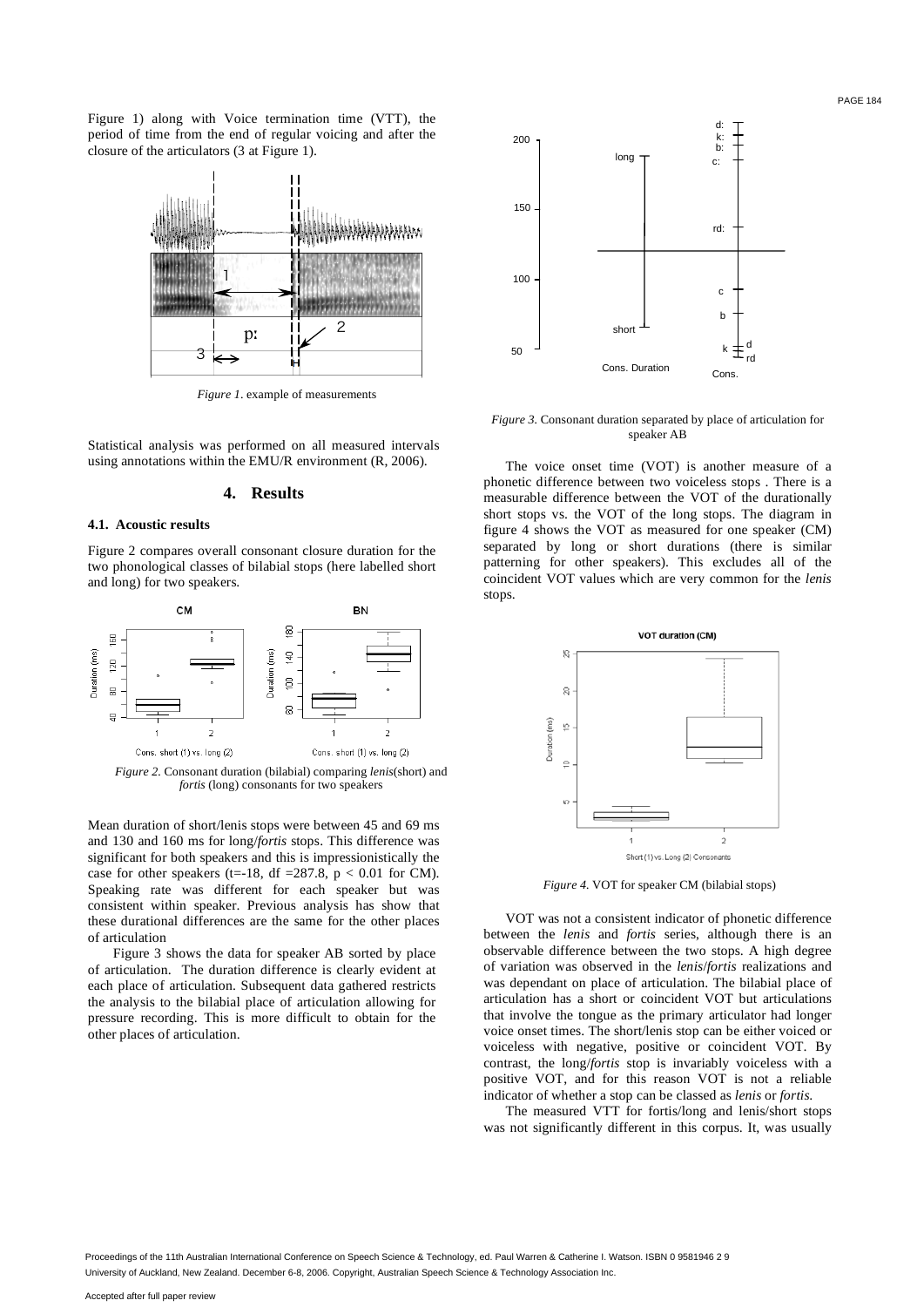very short (less than 20 milliseconds) and was not a consistent correlate of the contrast. This will not be discussed further here, but may be of interest in future investigations when looking at the phonetic differences associated with fortis stops which span morpheme boundaries (eg. *bak-bak-ke* 'break into bits').

## **4.2. Articulatory results**

Figures 5 and 6 show the intra-oral pressure records timealigned to the audio signal from a male Kunwinjku speaker (CM) producing a bilabial lenis and fortis stop. These tokens were both in the first position of the carrier phrase to control for stress interference ("Yun yime *bobo* yimen djobbo"). The first relatively short stop (figure 5) has a peak oral pressure of approximately 1.1 cm  $H_2O$ , which is simultaneous with the point of stop release. Whereas the contrasting durationally fortis/long stop has a higher intra-oral pressure of  $3.5 \text{ cm H}_2\text{O}$ . The rate of flow in the durationally long stop is much greater that the short stop. These values are typical of other data in the corpus and will become the basis of a larger scale quantitative investigation.

| Audio<br>Ch1. Audio                  |  |                                                    |  |
|--------------------------------------|--|----------------------------------------------------|--|
| O Flow<br>Ch2. Oral Flow             |  | لملوط ملحلحل والتقاط فليقظ فالملاق ومحا            |  |
| O Press<br><b>Ch3. Oral Pressure</b> |  | $\theta$<br>cm H                                   |  |
| <b><i><u>ERENTANAN</u></i></b>       |  | $\Omega$<br>السناسية سابستها<br>76.9 <sub>ms</sub> |  |
|                                      |  |                                                    |  |



Figure 7. plots the intra-oral pressure of various bilabial stops at different positions within a word. The intervocalic bilabial voiceless long oral stop has a higher intra-oral pressure value than those stops that occur either at the periphery of the word or when compared to the voiced short intervocalic oral stop.

This pressure difference may be dependant on the longer duration enabling a higher peak pressure to be attained in the durationally long stop. This does not appear to be the case however because there is a much sharp rise in the intra-oral pressure in the durationally long/*fortis* stop which is not evident in the corresponding short stop. This greater pressure value is then maintained for until the release of the articulators. This sharp rise coupled with the maintenance duration may be evidence that there is greater respiratory effort needed for the long/*fortis* stop and potentially justifies the use of the phonological label. Systematic statistical analysis will be needed to test whether these findings are consistent across all Kunwinjku and by extension Bininj Gun-Wok speakers. Our initial qualitative data points to a regular pressure difference between the two classes articulations across all speakers recorded.







*Figure 7.* Mean Intra-oral pressure of bilabial segments in Kunwinjku for each position within a word.

## **5. Discussion**

In Bininj Gun-Wok there are clear duration difference between *lenis* and *fortis* stops which correlates with previous finding in other Australian languages.

There are also articulatory differences which may be dependant or independent of timing. The different intra-oral pressure results show that the contrast in the stop series is realized in a variety of ways and is not based on duration alone. The *lenis* stop looks to be a rescaled version of a *fortis* stop but due to shorter durations, pressure targets cannot be achieved which in turn allows voicing to continue. Further quantitative investigation of the articulatory corpus will reveal whether this is in fact the case for all speakers.

Furthermore we are currently looking at the *lenis*/*fortis* contrast in relation to gemination. The *fortis* stops have a similar distribution to consonant clusters (e.g. /kb/) motivating a geminate phonological analysis that categorizes the long/*fortis* stop as a homorganic geminate cluster (e.g. /bb/) of two *lenis* segments. There is however, no evidence of long nasal segments, an argument against the geminate analysis. This is the subject of future investigation.

#### **6. Acknowledgements**

Thanks to Murray Garde without which, this paper would not have been written. Thanks to Nick Evans for advice on

PAGE 185